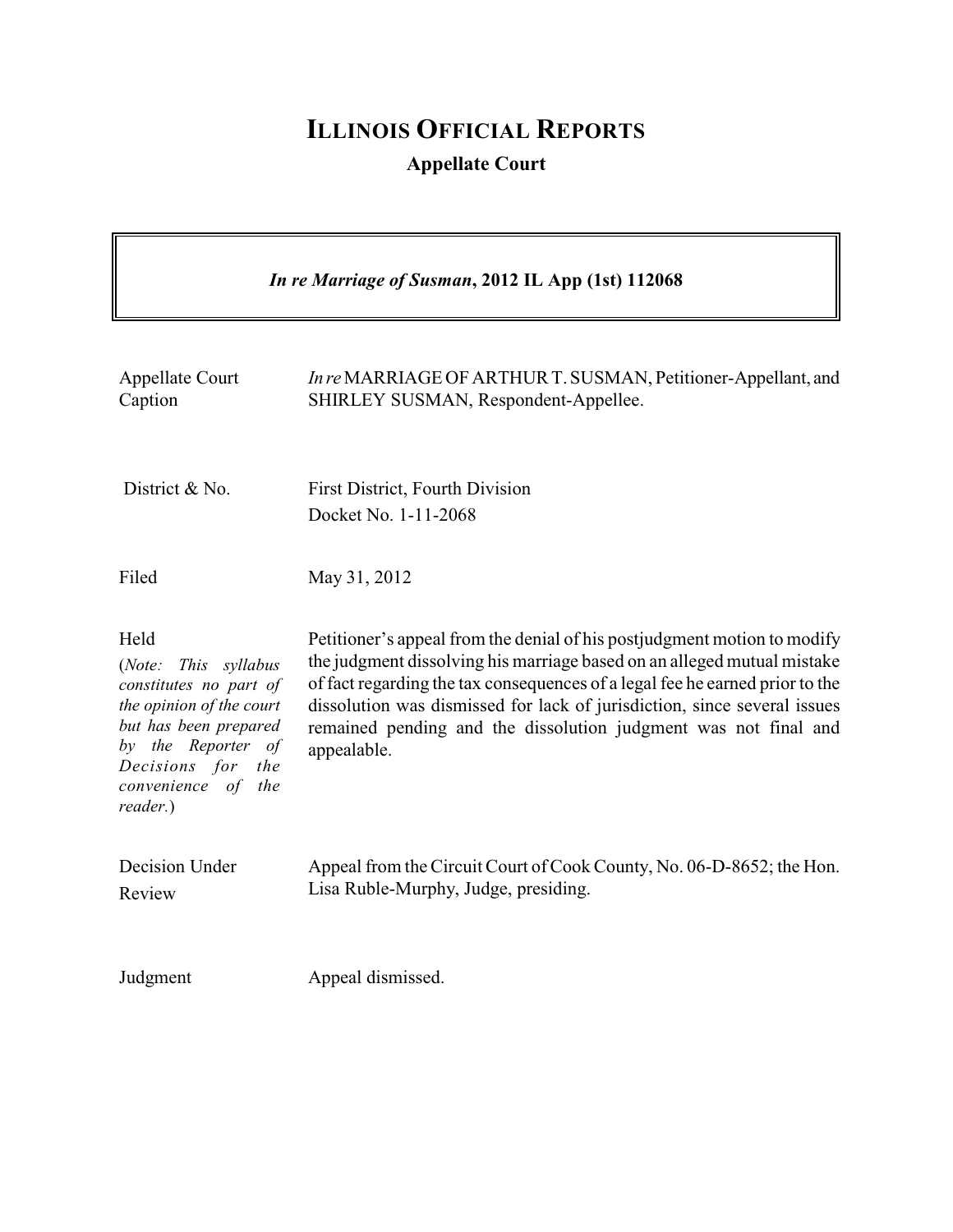| Counsel on<br>Appeal | Melvyn H. Berks, of Deutsch, Levy & Engel, Chtrd., of Chicago, for<br>appellant.                                  |
|----------------------|-------------------------------------------------------------------------------------------------------------------|
|                      | Howard H. Rosenfeld and Andrew J. Harger, both of Rosenfeld Hafron<br>Shapiro & Farmer, of Chicago, for appellee. |
| Panel                | PRESIDING JUSTICE LAVIN delivered the judgment of the court, with<br>opinion.                                     |
|                      | Justices Fitzgerald Smith and Pucinski concurred in the judgment and<br>opinion.                                  |

## **OPINION**

¶ 1 Following a dissolution of marriage judgment, which incorporated a marital settlement agreement (MSA), petitioner Arthur T. Susman filed a postjudgment motion claiming mutual mistake of fact with regard to tax consequences due on a fee earned prior to the dissolution judgment. Arthur now appeals from the denial of that motion. He contends, as he did below, that there was a mutual mistake of fact with respect to the 2009 tax consequences on a marital debt earned prior to the dissolution judgment and the trial court erred in refusing to conduct an evidentiary hearing in the matter. For reasons stated below, we conclude we lack jurisdiction and therefore cannot review the merits of Arthur's claim.

## ¶ 2 PROCEDURAL BACKGROUND

¶ 3 Arthur, a practicing attorney in securities and class action litigation, filed a petition for dissolution of marriage from his wife, Shirley Susman. On October 30, 2009, the trial court entered a judgment for dissolution which incorporated the MSA. The MSA allocated the couple's marital estate, worth approximately \$15 million, but reserved two issues for further consideration. First, under the "Tax and Miscellaneous Matters" section, although the parties agreed Arthur would be solely responsible for 2008 taxes, they reserved issues of responsibility, if any, relating to all joint state and federal income tax returns filed before 2008. Second, under the "Debts and Liabilities" section, the MSA reserved "for further consideration by the Court or agreement of the parties" the allocation of personal property consisting of, but not limited to, household furnishings, fixtures, jewelry, antiques, and collectibles.

¶ 4 The MSA provided that it supplemented the October 21 prove-up hearing. At the hearing, the parties verified reservation of the above-stated issues. With regard to the personal property, both parties acknowledged that they had yet to identify which items were marital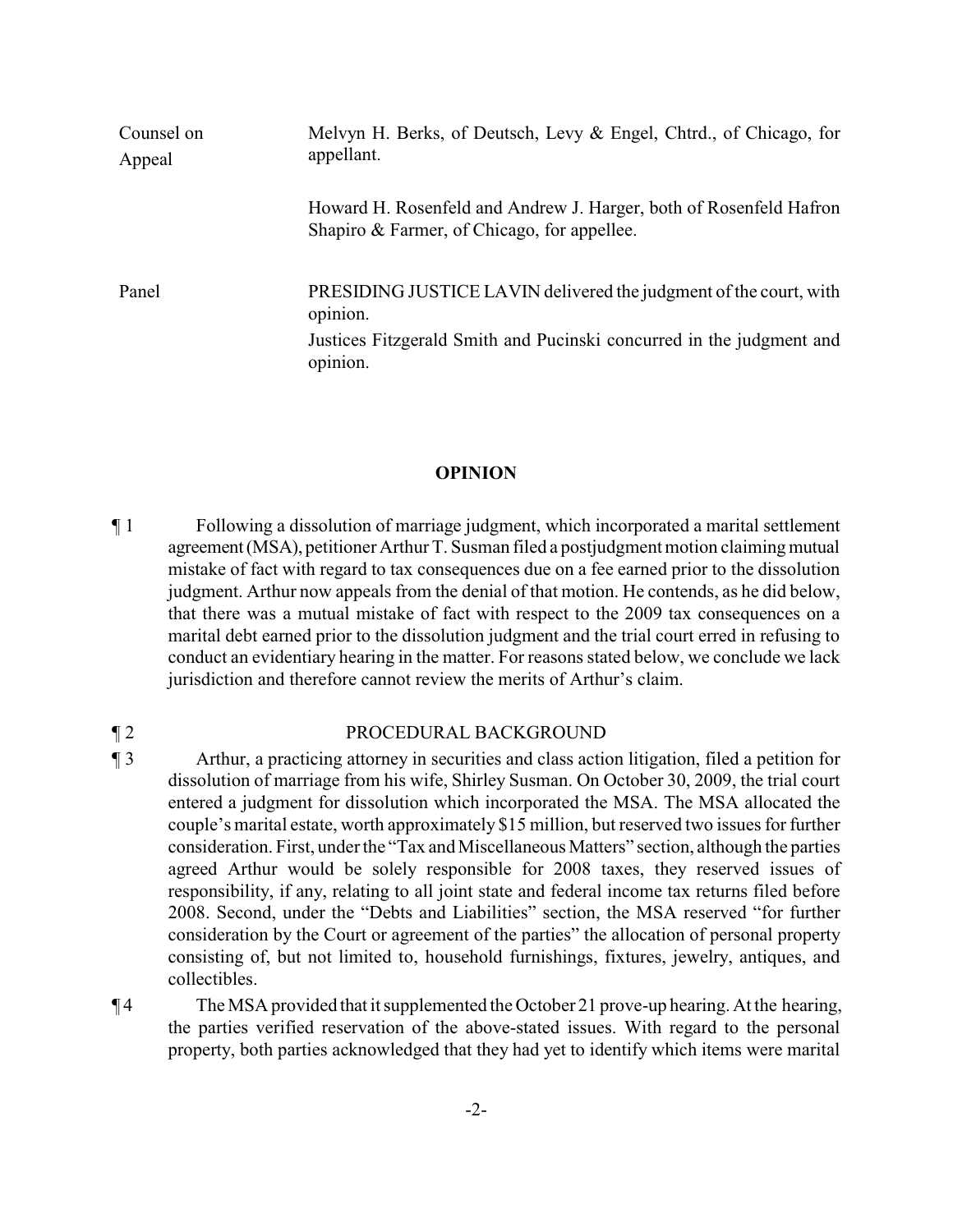and nonmarital and yet to divide the marital portion. They agreed that any dispute regarding this property would be brought before the trial judge. With regard to taxes, Arthur testified that he did not want to be responsible if Shirley had "lied" on a prior return, and at that point, the parties decided to reserve the issue. The court agreed.

- ¶ 5 Five months later, on March 30, 2010, Arthur filed a "motion to modify the judgment" pursuant to both sections 2-1203 and 2-1401 of the Code of Civil Procedure (735 ILCS 5/2- 1203, 2-1401 (West 2008)). Arthur alleged a mistake of fact existed with respect to the 2009 tax liabilities, which he claimed the MSA did not apportion. He argued he should not be solely responsible for the tax liabilities flowing from a \$2.7 million legal fee he earned in 2009 that was part of the marital estate. He therefore requested that the parties apportion the tax liability 60/40 (with him paying 40%), consistent with their overall intent in dividing the entire marital estate.
- ¶ 6 In April 2010, the parties each filed motions to compel compliance with the MSA's provision that they inventory personal property.
- ¶ 7 Following responsive pleadings in both matters, on June 6, 2011, the court held a hearing. The same day, the court entered an order denying Arthur's motion to modify the judgment based on mistake of fact. The order also instructed the parties to inspect their personal property, and the court set a status hearing on that issue for June 30, 2011. The record does not contain anyevidence that the personal propertyissuewas ultimatelydisposed of or resolved.
- ¶ 8 On June 21, 2011, Arthur filed a motion to reconsider the denial of his motion to modify. The court denied the motion to reconsider on June 28, 2011, and Arthur appealed from that denial.

## ¶ 9 ANALYSIS

- ¶ 10 Arthur now challenges the denial of his motion to modify the judgment based on mistake of fact. We are unable to reach the merits of Arthur's claim because the reservation of issues deprives us of jurisdiction.
- ¶ 11 Although neither party raises the issue of our jurisdiction, we have a *sua sponte* duty to consider it and dismissthe appeal if jurisdiction is lacking. *In re Marriage of Mardjetko*, 369 Ill. App. 3d 934, 935 (2007).
- ¶ 12 We observe, initially, that Arthur has failed to include in his brief a statement of jurisdiction, as required by Illinois Supreme Court Rule 341(h)(4) (eff. July 1, 2008). Nevertheless, he clearly presumes this court has authority to take his appeal pursuant to Illinois Supreme Court Rules 301 (eff. Feb. 1, 1994) and 303 (eff. May 30, 2008), which provide for an appeal from the final judgment of a circuit court in a civil case. A judgment, however, is not final unless it determines the litigation on the merits so that, if affirmed, the only thing remaining is to proceed with the execution of the judgment. *In re Marriage of Mackin*, 391 Ill. App. 3d 518, 519 (2009). When an order resolves less than all the claims brought by a party, the order is not final and appealable. *Id.* As set forth below, Arthur had no final judgment from which to appeal.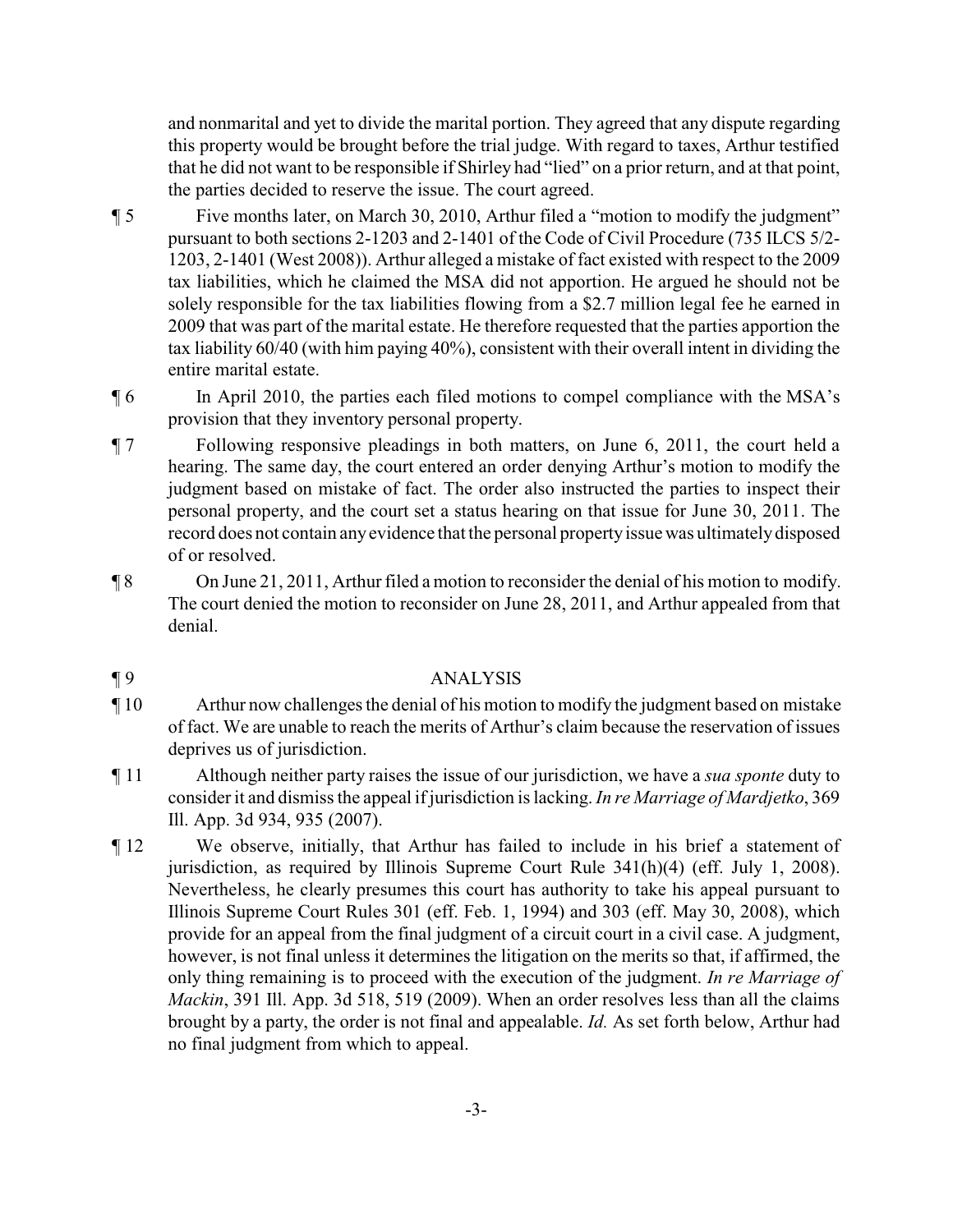- ¶ 13 *In re Marriage of Leopando*, 96 Ill. 2d 114, 119 (1983), is dispositive. In *Leopando*, the supreme court held that a petition for dissolution advances a single claim, a request for dissolving the parties' marriage; the numerous other issues involved, including property disposition, are questions ancillary to the cause of action. The court determined that a dissolution judgment is not *final* for purposes of appeal until all the ancillary issues have been resolved. *Id.* Stated differently, generally only a judgment that does not reserve any issues for later determination is final and appealable. *In re Marriage of Capitani*, 368 Ill. App. 3d 486, 488 (2006); see also *Mardjetko*, 369 Ill. App. 3d at 936 (noting orders resolving individual issues are not appealable even with an Illinois Supreme Court Rule 304(a) (eff. Feb. 26, 2010) finding purporting to confer appealability).
- ¶ 14 Since *Leopando*, courts have carved out narrow exceptions for finding dissolution of marriage orders final and appealable even though ancillary issues are reserved. The exceptions usually involve unique and compelling circumstances, where reserved issues cannot be easily resolved, or public policy concerns. See *In re Marriage of Meyer*, 146 Ill. App. 3d 83, 86 (1986) (and cases cited therein); see, *e.g.*, *In re Marriage of Toth*, 224 Ill. App. 3d 43, 48 (1991) (finding dissolution judgment final and appealable even though trial court reserved jurisdiction over disposition, if any, of wife's pending personal injury suit); *In re Marriage of Lord*, 125 Ill. App. 3d 1, 4-5 (1984) (finding same even though maintenance was reserved pending manifestation of debilitating disease); *In re Marriage of Parks*, 122 Ill. App. 3d 905, 908-09 (1984) (finding same even though ancillary issues were reserved, where personal jurisdiction over respondent was lacking).
- ¶ 15 Clearly, this was not such a case. Here, the trial court did not resolve allocation of the parties' personal property and pre-2008 tax liabilities. Because the parties could not fully agree what they would divide and how they would divide it, the court reserved the issues for further consideration, and the order was not enforceable in that specific regard. See *In re Marriage of Cohn*, 94 Ill. App. 3d 732, 738 (1981), *aff'd*, 93 Ill. 2d 190 (1982). The court thus entered what is known as a bifurcated judgment pursuant to section 401(b) of the Illinois Marriage and Dissolution of Marriage Act (750 ILCS 5/401(b) (West 2008)), which authorizes a court to reserve issues in a dissolution judgment for further consideration. See *In re Marriage of Kenik*, 181 Ill. App. 3d 266, 270, 275 (1989). Although the court's actions might have been statutorily authorized, they did not result in a final, appealable order for the purposes of conferring jurisdiction on this court. See *In re Marriage of Thomas*, 213 Ill. App. 3d 1073, 1074 (1991); *In re Marriage of Rosenow*, 123 Ill. App. 3d 546, 548 (1984). This lack of finality regarding the dissolution action is evident from the record inasmuch as the parties continued to litigate the division of personal property.
- ¶ 16 Because the dissolution judgment was not final and appealable, the order disposing of Arthur's motion to modify the judgment therefore cannot be considered "final." See *Mackin*, 391 Ill. App. 3d at 520; *Mardjetko*, 369 Ill. App. 3d at 936; *In re Marriage of Covington*, 164 Ill. App. 3d 86, 88 (1987). Arthur cannot seek to appeal an issue arising from the dissolution proceedings when others remain pending, and we must dismiss this appeal for lack of jurisdiction. The policy against avoiding piecemeal appeals compels the result in this case. See *Leopando*, 96 Ill. 2d at 119.
- ¶ 17 We note, finally, that the only issue this court could have considered in this case would